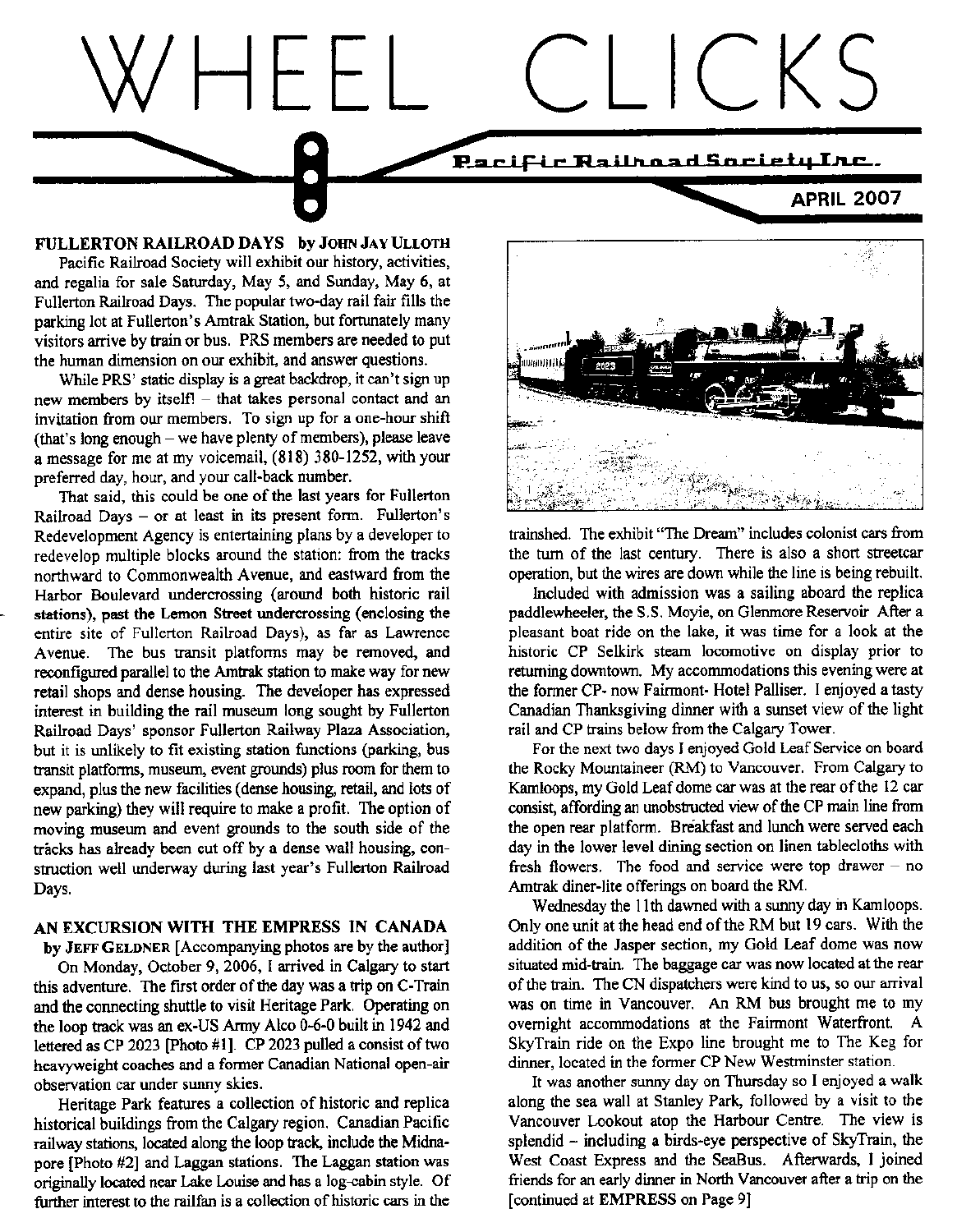

#### **WHEEL CLICKS APRIL 2007 VOLUME 71, NO. 1**

| TECHNICAL EDITOR  CHARLES VARNES         |  |  |
|------------------------------------------|--|--|
|                                          |  |  |
| <b>EXCURSION DIRECTOR</b> BARBARA SIBERT |  |  |

Published monthly by Pacific Railroad society, Inc., P. O. Box 80726. San Marino, California 91118-8726. The Society is a California chartered, nonprofit organization of those who share an interest in railroad operations, travel and history. Telephone (562) 692-4858. INTERNET Home Page: http://www. pacificrailroadsociety.org For excursion informaton, phone (626) 570-8651.

Opinions expressed in unsigned articles are those of the editorial board, and do not necessarily reflect the opinions of the Society, its officers or directors Opinions in signed articles are those of the author only. All rights reserved ISSN: 0043-4744. ©2007 BY PACIFIC RAILROAD SOCIETY. INC.

#### Membership Dues: \$35.00 per year

PACIFIC RAILROAD MUSEUM is operated by Pacific Railroad Society at 210 W. Bonita Ave., San Dimas, CA 91773. Telephone (909) 394-0616. Museum e-mail: PRSTrainman@aol.com Open Saturdays 10 a.m.-4 p.m.; Wednesdays 1-5 p.m. **CONTRACTOR** 

| MUSEUM COMMITTEE CHAIR LINDSAY SMITH                 |  |
|------------------------------------------------------|--|
| BOARD OF DIRECTORS OF PACIFIC RAILROAD SOCIETY, INC. |  |
|                                                      |  |
| VINCE CAMARRANO  VICE-PRESIDENT                      |  |
|                                                      |  |
|                                                      |  |
| MARTI ANN DRAPER (2007-2010)  DIRECTOR               |  |
|                                                      |  |
|                                                      |  |
|                                                      |  |
|                                                      |  |

#### ARRIVALS AND DEPARTURES  $\overline{a}$  .  $\overline{a}$  .  $\overline{a}$

|            | <b>PRS NEWS — ARRIVALS AND DEFANTURES</b>                      |
|------------|----------------------------------------------------------------|
| April 6    | Board meeting, 7:30 p.m., Valencia Room at                     |
| Fri.       | Joslyn Center, 210 N. Chapel Ave., Alhambra.                   |
|            | April 7, 14 Pacific Railroad Museum work party, 10 a.m. to 4   |
| 21, 28     | p.m., Bonita & Monte Vista Aves., San Dimas.                   |
| Sats.      | Committee meeting: 28.                                         |
|            | April 7, 14 Rolling stock repair day, 6:30 a.m. to ?, Saunders |
| 21, 28     | Yard, Noakes & Herbert Sts., Commerce. Regular                 |
| Sats.      | Day: 7, 21; Extra Day: 14, 28. Committee                       |
|            | Meeting: $21$ .                                                |
| May 4      | Board meeting, 7:30 p.m., Valencia Room at                     |
| Fri.       | Joslyn Center, 210 N. Chapel Ave., Alhambra.                   |
| May $5, 6$ | Visit our table at Fullerton Railroad Days at Fuller-          |
| Sat., Sun. | ton Depot. Pomona & Santa Fe Aves., Fullerton                  |
|            | May 5, 12, Pacific Railroad Museum work party, 10 a.m. to 4    |
| 19, 26     | p.m., Bonita & Monte Vista Aves., San Dimas.                   |
| Sats.      | Committee meeting: 26.                                         |
|            | May 5, 12, Rolling Stock repair day, 6:30 a.m. to ?, Saunders  |
| 19, 26     | Yard, Noakes & Herbert Sts., Commerce. Regular                 |
| Sats.      | Day: 5, 19; Extra Day: 12, 26. Committee                       |
|            | Meeting: 19.                                                   |
| May 11     | Membership meeting, 7:30 p.m., Alhambra Room                   |
| Fri.       | at Joslyn Center, 210 N. Chapel Ave., Alhambra.                |
| Mav 18     | Slide Night – Saunders Yard, 7:00 p.m., Noakes &               |

Fri, Herbert Sts., Commerce. Everyone welcome. Bring slides and refreshments.

by RUSS DAVIES **MEETING PROGRAMS** 

- April 13 The World's Premier of Mel Goyen's CD "Diesel 1," one of 11 now available for purchase from your Pacific Railroad Museum! Speaking of the Museum, we now have the projection equipment for screening programs of this type, as well as digital images, and slides that have been digitized. Watch for coming attractions! Be there for this program, and bring slide briefs! (We'll continue to have a slide projector available at all meetings.)
- May 11 More of Harvey Laner's unique, original video! He'll feature recent steam action of the "Winter Photo Freights" on the Nevada Northern, including the 1909 Alco Consolidation and 1910 Baldwin Ten-wheeler. We'll also see the Heber Valley ex-UP 1907 Consolidation performing in Provo Canyon. Much snow! Be there and bring slide briefs!

#### **MEMBERSHIP**

# by VIRGINIA GRUPP

At the Board meeting on March 2, 2007. James A. Mills Jr. was voted into PRS.

#### ROLLING STOCK AT SAUNDERS YARD

The ex-ATSF Hi-Level transition car has arrived and is now on the Garden Tracks at Los Angeles Union Station, and will be there for the next several weeks. The repair of Roomcite 6 in the National Forum has been finished. Work on the cupola caboose is "going great guns." There was an increase in visitors last vear. [Info. from PRS Board Minutes for Feb. 2, 2007]

SAN DIEGO & ARIZONA EASTERN ENGINE 27 in the February 2007 issue of Wheel Clicks (Page 10, upper right) was a 4-6-0 Ten Wheeler Class T-58, built by Baldwin in 1907. The ex-Las Vegas & Tonopah Engine 11 was acquired by SD&AE in 1919, and scrapped December 12, 1950.

[Info. from San Diego & Arizona - The Impossible Railroad by Robert F. Hanft (Trans Anglo Books 1984) via Chard Walker]

#### by VIRGINIA GRUPP **ELECTION OF OFFICERS**

The tally of ballots by PRS members for Fiscal Year 2007-2008 was counted at the meeting on March 9, 2007. The Election Committee counted 18 miscellaneous votes for various offices in addition to the listed votes. \* indicates a winner. Approximately 37 percent of the membership voted.

| President  Vic Carlucci  200*         |  |
|---------------------------------------|--|
| Vice-President  Vince Camarrano  200* |  |
| Secretary  Bill Smith  205*           |  |
| Treasurer  Keith Ogle  194*           |  |
| Director  Marti Ann Draper 200*       |  |
|                                       |  |
|                                       |  |

#### PACIFIC RAILROAD MUSEUM **by LINDSAY SMITH**

We have added two more DVDs to our series of old movie films. Steam 10 is a narrow-minded railfan's delight. The segments are long and they feature the Rio Grande Southern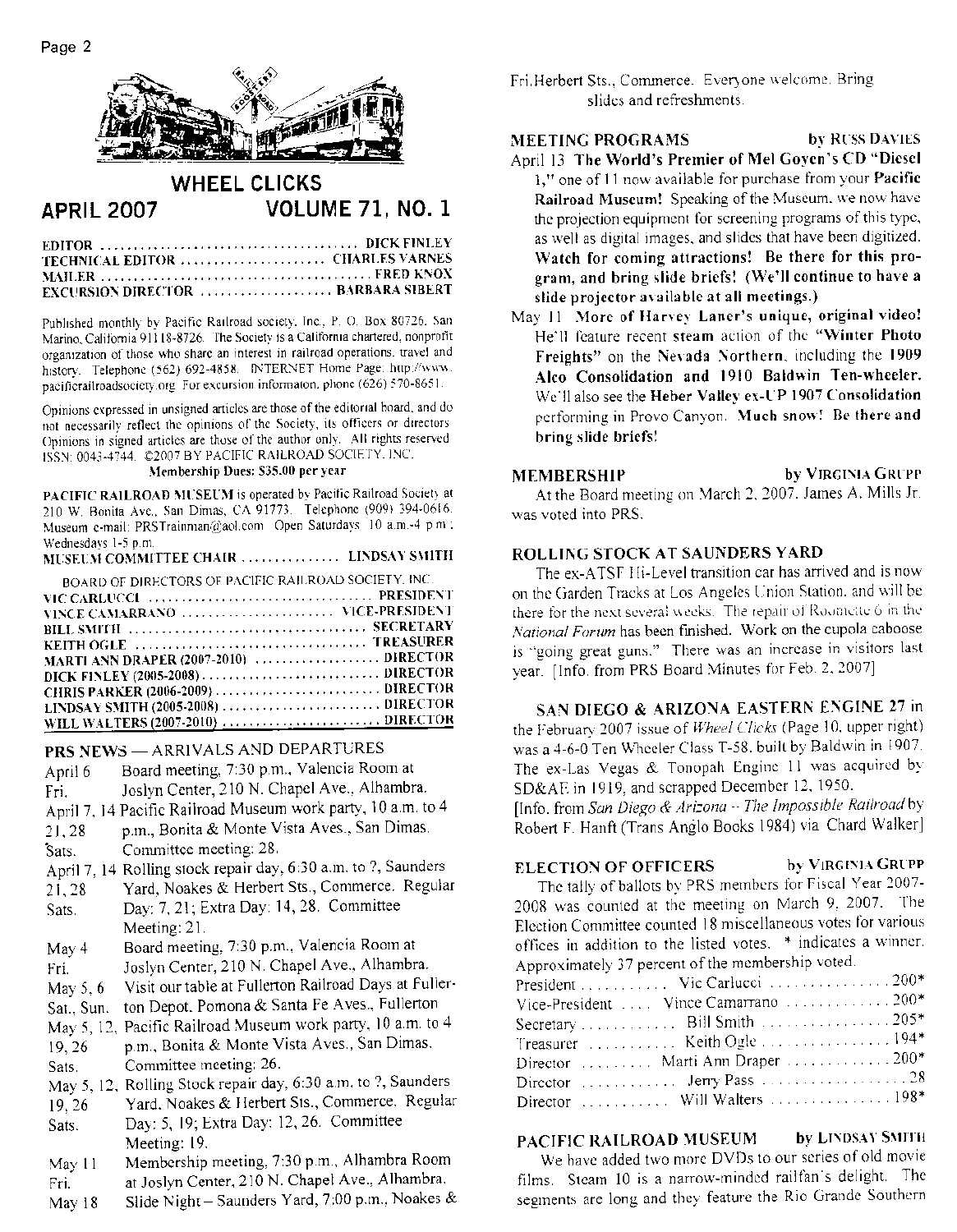steam engines working the Trestles at Ophis and a trip to Silverton. The scenes are clear and the runs are long. There is also narrow gauge steam in Steam 2 and Steam 6.

Steam 9 has two segments: "Steam on the Reading from 1933" and the UP steam engines, "Big Boy and His Brothers." This disc features smoke, steam, high wheels and flashing side rods. The UP engines are 1940s. Both have many pictures of Pacific Class engines speeding passenger consists over the rails. Mel Goven continues to look for historical films that should be archived for the future and to entertain our current members and their friends.

Our Steam 7 DVD features snow. The "White Pass and Yukon," "Winter Railroading in the Sierras" and "Winter Railroading in the Colorado Rockies" add snow to the steam and smoke scenes.

Our price, \$19.95 each, includes shipping by Priority Mail. Buy 4 and get one free. Select 10 and pay for eight!

The April Meeting program will feature one of the new DVDs and we will project it with our new digital projector. If you have video or digital images for the monthly meetings, we can project them. Please pre-coordinate with us so that the projector will be at the meeting. At this moment I anticipate we can handle PowerPoint and the common image formats. Our new projector was recovered by Tim Muck from surplus at his work place. Jim Baker and Roger Fogt are competent in digital projection. We are convincing Russ Davies that digital has arrived; he may even try a digital camera this year.

We are beginning to archive 35 mm slides. Arie Korporaal has a small individual's set and will make a DVD. We will copy the original and archive sets of DVDs at more than one location. After we experiment further, we hope we can make images available to others. Although there are many critics of DVD records, they stop the degradation of the original film. On the other hand, we anticipate that recording technology will evolve and we may have to convert the records to future formats. Just in case we will store the original films and do our best to keep them healthy. We have over a hundred thousand slides at present; the task ahead is tremendous. However, if we do not make a plan and lists, they will never be appreciated. Digital access will speed archive searches.

Joe Moir has been making a paper list of the late Ralph Melching image collection. We can copy the list into a digital folder and make access to this collection easier.

We have had several serious researchers use our facility. They are either members or applicants if they use the collection. John Hockaday is selling his recently printed "From Indian Modern Highway" on his site Footpath to http://www.buckthornpublishing.com/. His book reports the cultural development of the Cajon Pass and the people who settled the area. Of course, the railroads are significant in the evolution of the lines of communication through the pass. As the Civil War occurred in the East, San Bernardino citizens were requesting the establishment of a fort in the pass to protect the ranches from rustlers, indians and other brigands. John and Dianne are working on another book. Several other people are writing books and researching railroad subjects.

We have surplus material for a new volunteer to sell on e-Bay or whatever. We could also use our Verizon e-mail account for a web page to list the museum archives and sell the VHS "For the Love of Trains," books and images for another new volunteer's program. Our PRS web master has brought our information up to date and the Museum Committee would like to help make more information available.

## **LOS ANGELES COUNTY RIDERS**

During the month of January 2007, the average number of weekday riders traveling on trains going to, from, or within Los Angeles County, other than on Amtrak, was 278,930. This was a 16 percent increase over last month.

## SANTA CLARITA VALLEY HISTORICAL SOCIETY

Three poles – the wigwag, order delivery pole, and semaphore – were recently raised after having been acquired with the Saugus Railroad Station 26 years ago.

The wigwag was the norm before railroad gate crossings. It swung a round banner and rang a bell when a train was approaching a road crossing. The order delivery pole was fitted for "order hoops" that delivered written messages to the engineer and other crew aboard a train that was not scheduled to stop. The semaphore indicated that such a message was available to be picked up.

The historical society invited the public to come see these poles during open hours, Saturdays and Sundays from 1 to 4 p.m. For information, call (661) 254-1275.

[Info. from Daily News]

#### by DICK FINLEY S. CALIF. COMMUTER RAIL **RIDERSHIP**

Metrolink weekday, systemwide, average trips during January increased from December by 3,253 or 9 percent to 41,095. The 91-LA Line had a 25 percent increase over last month, and the Riverside Line had a 5 percent decrease over last month. Total system ridership increased over January of last year by 2 percent.

Metrolink weekday, systemwide, schedule adherence during January was 95 percent, which was the same as last month.

#### **REVENUE**

System-wide fare revenues have increased \$4.1 million, or 16 percent over the prior year. The overall increase over prior year is a result of increased ridership and the 5.5 percent fare increase, which took effect on July 1, 2006.

## ORANGE COUNTY COOPERATIVE AGREEMENT

The Southern California Regional Rail Authority (SCRRA) board approved on Feb. 16 a Cooperative Agreement with the Orange County Transportation Authority (OCTA) for management, design and construction of rail infrastructure improvements necessary for the implementation of rail service every 30 minutes between the Fullerton Transportation Center and the Laguna Niguel/ Mission Viejo station. OCTA.

OCTA has approved \$57,334,000 to fund this effort. The work will be incorporated into the SCRRA's FY 2007-08 new capital budget, subject to appropriate approvals.

## **QUIET ZONES**

• The proposed Red Hill Quiet Zone on Red Hill Ave. near Edinger Ave. in the City of Tustin has lengthy medians on both sides of the crossing. However, a break in the median on one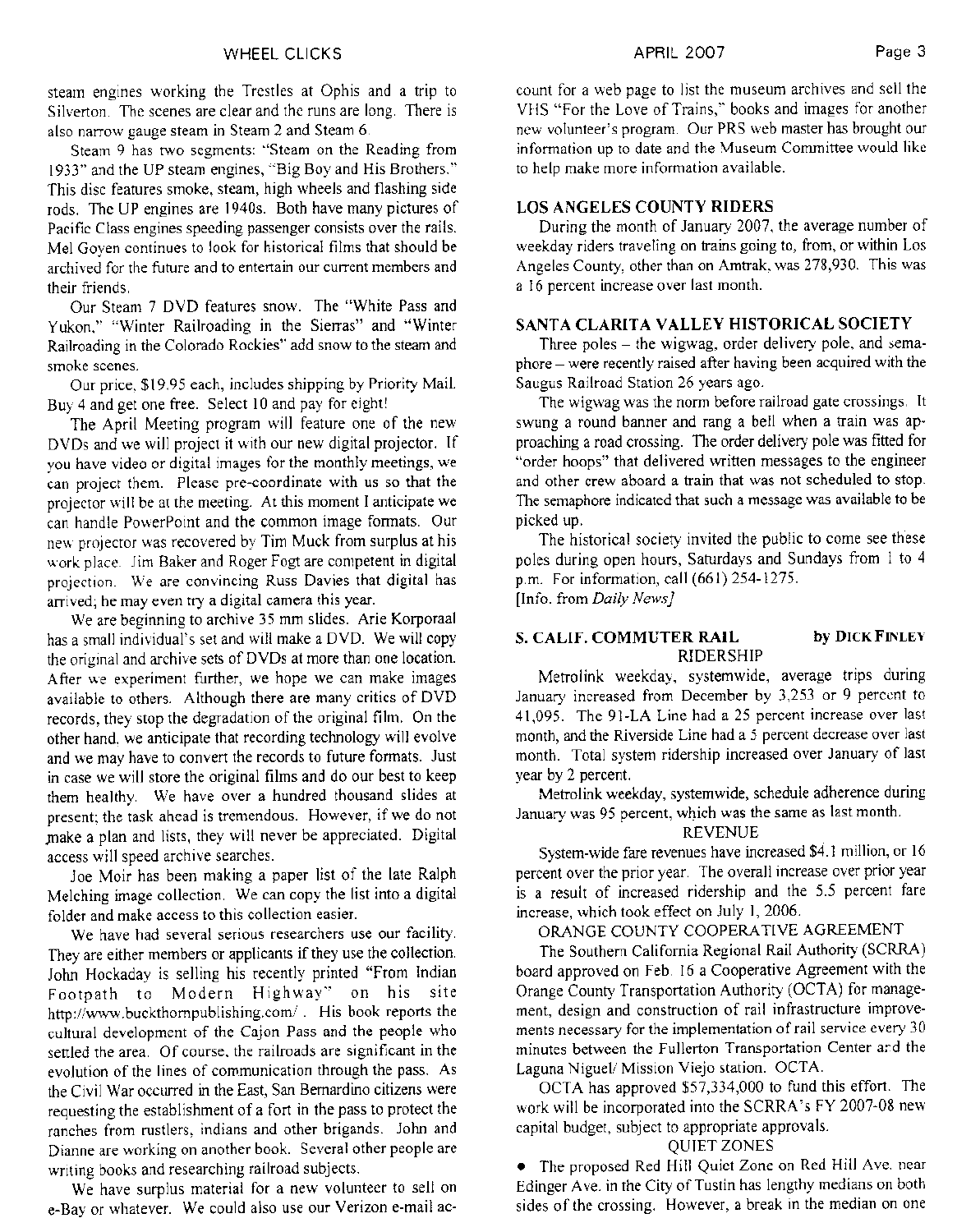side enables traffic to skirt the median to enter a commercial driveway and could cause queuing over the tracks. The proposed solution is the construction of new exit gates (quad gates). a pre-signal, and widening of the commercial driveway to facilitate truck turning.

• The City of Anaheim is considering the establishment of a quiet zone covering four at-grade crossings within 0.8 mile at Broadway, Santa Ana St., South St., and Vermont Ave. One of the reasons for the zone is the construction of approximately 60 high-density residential units on the easterly right-of-way between Santa Ana St. and South St. Initial diagnostic meetings have been held, and preliminary designs have been subjected to review by SCRRA, OCTA, and CPUC staff.

• The City of El Monte has begun consideration of a three crossing quiet zone. Two of the crossings, Cogswell Rd. and Tyler St., are shared with the Union Pacific Railroad, while the third, Arden St., is used by UP only. The Tyler St. crossing is adjacent to the El Monte Metrolink Station and is by a recently constructed multiple residential development. No formal diagnostic meetings have been held, and no preliminary designs have been submitted.

## **COVINA PARKING STRUCTURE**

The city of Covina built the Covina Metrolink Transit Complex Parking Structure one-half block west of the Covina Metrolink Station. Construction began in Oct. 2004 and was completed in Dec. 2005. The structure is four levels above grade and has a total of 655 parking spaces. The total construction cost was approximately \$7.3 million.

## SANTA ANA DOUBLE TRACK PROJECT

Track-roadbed construction is continuing along the railroad right-of-way where only a single track presently exists between the cities of Santa Ana and Orange. At the deadline time for the April 2007 issue of Wheel Clicks, completion of the second track was estimated to occur in June of this year.

The first of four complete weekend windows were to begin on Jan. 26 with closure between 11:15 p.m. through 3:30 a.m. on Jan. 29. Bus bridges were to be provided between Santa Ana and Orange stations to meet connecting train service. The first phase will consist of allowing two crossing panels to be installed, along with track realignment and grading.

## **HIGHGROVE STATION**

The Riverside County Transportation Commission (RCTC) board on Jan. 8 voted against a Highgrove Station just south of the Riverside/San Bernardino County line. It would cost at least \$15 million and possibly serve as few as 117 riders, according to a report. San Bernardino Associated Governments found that any potential new ridership would be outweighed by the cost.

# RIVERSIDE DOWNTOWN PARKING LOT

On Feb. 20 the new Eastside Parking Lot opened at the Riverside Downtown Station. The lot is located off Commerce St. on the southside platform. This will be great for 91 and IEOC line riders who will not have to cross the pedestrian bridge. An issue is that there are over 500 people boarding on that platform and only 325 spaces so the overflow will need to go back to the main lot.

It was a \$5 million project with right-of-way costs. There will be no overnight parking in this satellite to make it easier to maintain security.

# ORANGE COUNTY SERVICE EXPANSION PROGRAM

The SCRRA approved entering into a cooperative agreement with OCTA at the Board meeting on Feb. 23, for management. design and construction of rail infrastructure improvements necessary for the implementation of rail service every 30 minutes between the Fullerton Transportation Center and Laguna Niguel/Mission Viejo Station.

OCTA proposes to reimburse SCRRA for work efforts directly associated with the Orange County rail service expansion projects. OCTA has approved \$57,334,000 to fund this effort. The budget for this infrastructure work will change as further engineering and cost estimates are developed. Any infrastructure projects must be completed by 2010 in order to meet a service start-up of December 2010.

## **SACRAMENTO HISTORIC TRAIN YARD**

The railroad operators took 20 years hauling away polluted topsoil at Sacramento's historic downtown train yard But Stan Thomas, the new owner of the 240-acre site, believes he can finish the last third of the job in just two years  $-$  all the time proceeding with plans for urban villages, public markets, museums, entertainment complexes and more.

Much of the yard is on reclaimed marsh and a lake known as China Slough or Lake Sutter, which the railroad routinely filled with debris through the early 20th century. Records on what was dumped are scarce. Rumors abound of old locomotives buried whole. When Union Pacific acquired Southern Pacific in 1996, it assumed liability for removing the toxic wastes that had leaked, spilled or been dumped in what was once the largest industrial center west of the Mississippi.

The first area targeted for cleanup is a northwest corner parcel next to Interstate 5, where Thomas Enterprises has landed its first retail tenant - Bass Pro Shops a fishing and outdoors emporium. Excavators then move to the area planned for the 5th Street Emporium, with ground-level shops and restaurants, topped by residential units.

On track next would be the footprint that will be left after the planned relocation of the freight and passenger rails. The tracks are to move 300 feet north of the depot for a new transportation center. Crews then will attack the Central Shops, where locomotives were built and rebuilt. Thomas Enterprises plans to transform these cavernous old brick buildings into a public marketplace on the scale of the Ferry Building in San Francisco. [Info. from Railroad Newsline via Ken Ruben]

## VICTORVILLE-VEGAS LINE

Victorville City Council members are getting ready to sign a deal for a 5,000-acre master-planned community and at its heart the first high-speed train built in California. The community will have a capacity of 80,000 living units, 130 million square feet of commercial space and 9 million square feet for industrial use.

Tom Stone, president of Desert Xpress Enterprises Inc. is expected to sign the agreement along with development partner Transit Real State Development LLC. Stone said the \$3 billion project is moving forward, with an environmental impact statement (EIS) underway.

Stone has said that Vegas-bound travelers can drive to Victorville, check into their hotel at a satellite-front desk, board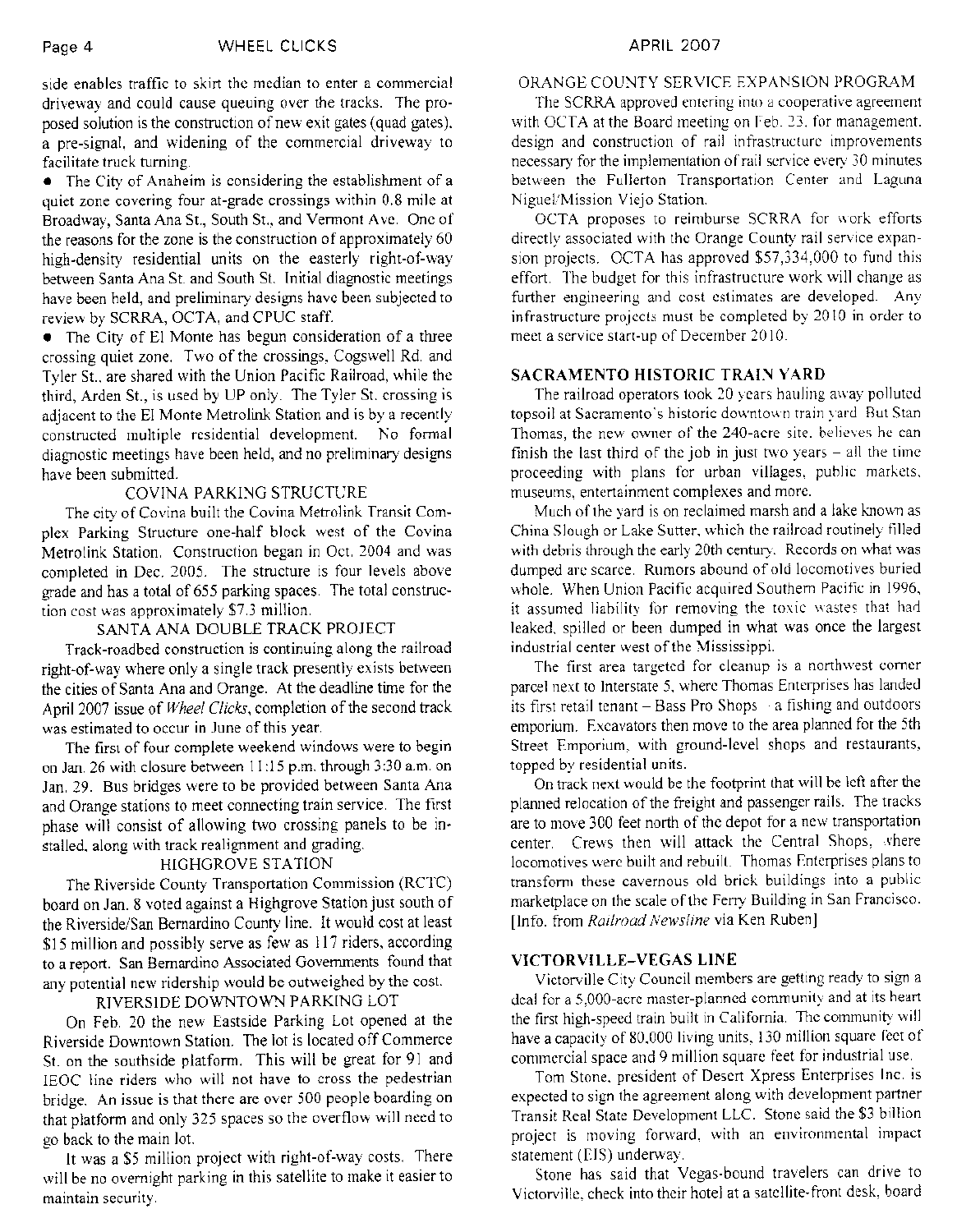the high-speed steel-wheel-on-rails high-speed train and be in Sin City in little more than an hour. The line does not start in Los Angeles because the costs to put the rail up Cajon Pass especially for a totally privately funded project  $-$  are prohibitive. He has, however, not ruled out an L.A.-Victorville extension in the future. Current plans are for ground-breaking in late 2008, Stone said. Ticket prices would most likely be \$110 round trip.

Although Victorville has said that no public funds would be used for the train project itself, the agreement calls for half of the tax revenue generated from the project to be used in the form of a bond issue to fund the project's infrastructure. The city and its development partners, which include Newport Beach-based Inland Energy are in the process of acquiring land north and east of Southern California Logistics Airport.

The high-speed train will cover 190 miles, with a schedule set to run every 30 minutes, at a speed of 125 mph. A draft EIS should be ready in 2007 with opening day projected for 2012.

The station in Victorville will be 60 acres with room for 10,000 automobiles along the east side of Interstate 15 between the two Stoddard Wells Road exits. In Las Vegas three possible locations include near the south end of the Strip, the center section of the Strip, and downtown.

The maintenance, storage and operations facility will be on 50 acres in Victorville within the Victor Valley Economic Development Area. It would include a fueling station, train washing facility, repair shop, and operations center - all employing 400 people.

[Info. from Victorville Daily Press via Chard Walker]

#### PASSENGER TRAIN UPDATES by CHARLES VARNES **AMTRAK NEWS**

On Feb. 5, President Bush sent his Fiscal Year (FY) 2008 budget proposal to Congress. The proposed Department of Transportation budget proposed \$900 million for Amtrak. The amount included \$300 million for operating expenses, \$500 million for capital expenses, and \$100 million for a new matching grant program to help States fund intercity passenger rail infrastructure improvements.

On Feb. 15, Amtrak sent its FY 2008 Grant and Legislative Request to Congress. The amount requested was \$1.53 billion (Operating expense \$485 million, Capital expense \$760 million and Debt service \$285 million). In addition Amtrak requested \$100 million for state corridor matching funds and \$50 million for the first phase of ADA station compliance. In its request Amtrak stated that during the remainder of FY2007 and FY 2008 Amtrak it intends to focus on seven critical areas. They are, as stated in the request, the following.

- Security Coordinate and integrate security enhancements into capital investments and the protection of critical assets. Develop a comprehensive passenger screening methodology.
- · Ridership and revenue Expand the successful Acela customer service improvement and product test programs. Accelerate the e-ticketing program and expansion/upgrades of self-service ticketing kiosks.
- · Long-distance services Continue the implementation of more cost-effective, higher quality food and beverage services, and selective route adjustments.
- Corridor development Work with state on service, infra-

structure and equipment planning, begin procurement of new diesel multiple unit (DMU) cars, and continue to focus the organization on corridor partnerships.

- Mechanical operations Continue revamping of traditional maintenance practices through expansion of Amtrak's reliability centered maintenance program beyond Acela and restructuring of work at facilities, in order to improve equipment reliability and availability while reducing maintenance costs.
- Information technology Development and implement a new IT architecture to replace outdated and ineffective legacy systems and business processes, and provide relevant, timely and accurate management information for decision making.
- Labor settlements Strive to achieve labor agreements providing reasonable wage increases while insuring modernized workplace flexibility and cost containment.

# Resignation and Appointments

Enrique Sosa, an Amtrak Director since 2004, resigned from the railroad's Board of Directors effective March 1, 2007. Sosa was appointed by President George W. Bush in August 2004 and again in January 2006. He noted an increasing number of other obligations as the reason for his resignation.

Richard Phelps was appointed Amtrak's Vice President, Transportation, effective March 15.

Phelps had a 33 year career with Amtrak, with 25 years in Operations. Since 2002, He has led the Southwest Division as General Superintendent and previously held position, that included Chief Transportation Officer, Amtrak West; Assistant Vice President, Service Standards and General Manager, Commuter Operations.

In his new role, he will be responsible for directing the Transportation department's team of over 8,000 employees and providing safe and efficient train operations with an overall focus on safety and quality service.

Eleanor D. "Eldie" Acheson, Esq. has been appointed as the corporation's new Vice-President, General Counsel and Corporate Secretary. She has more than 30 years experience in the legal profession.

In her role as Amtrak's Vice President, General Counsel and Corporate Secretary, Ms. Acheson will oversee and manage the company's Law Department and legal work, including its Claims Division, and will support the company's Board of Directors in its governance of the company.

Acheson is a graduate of Wellesley College and the George Washington University Law School.

Amtrak has appointed Anne (Hoey) Witt, as Vice President of Strategic Partnerships and Business Development. She is a former Amtrak executive.

Witt reioined Amtrak after serving as Director of the District of Columbia Department of Motor Vehicles and on the board with her state partners in the American Association of Motor Vehicles Administrators. Prior to her work at the DMV, Witt held the position of vice president in a number of Amtrak Departments including Service Standards; Service Operations; Reservations, Sales and Customer Relations; Customer and Corporate Communications; and Corporate Management.

The newly formed Strategic Partnerships and Business Development department focuses on Amtrak's growth strategy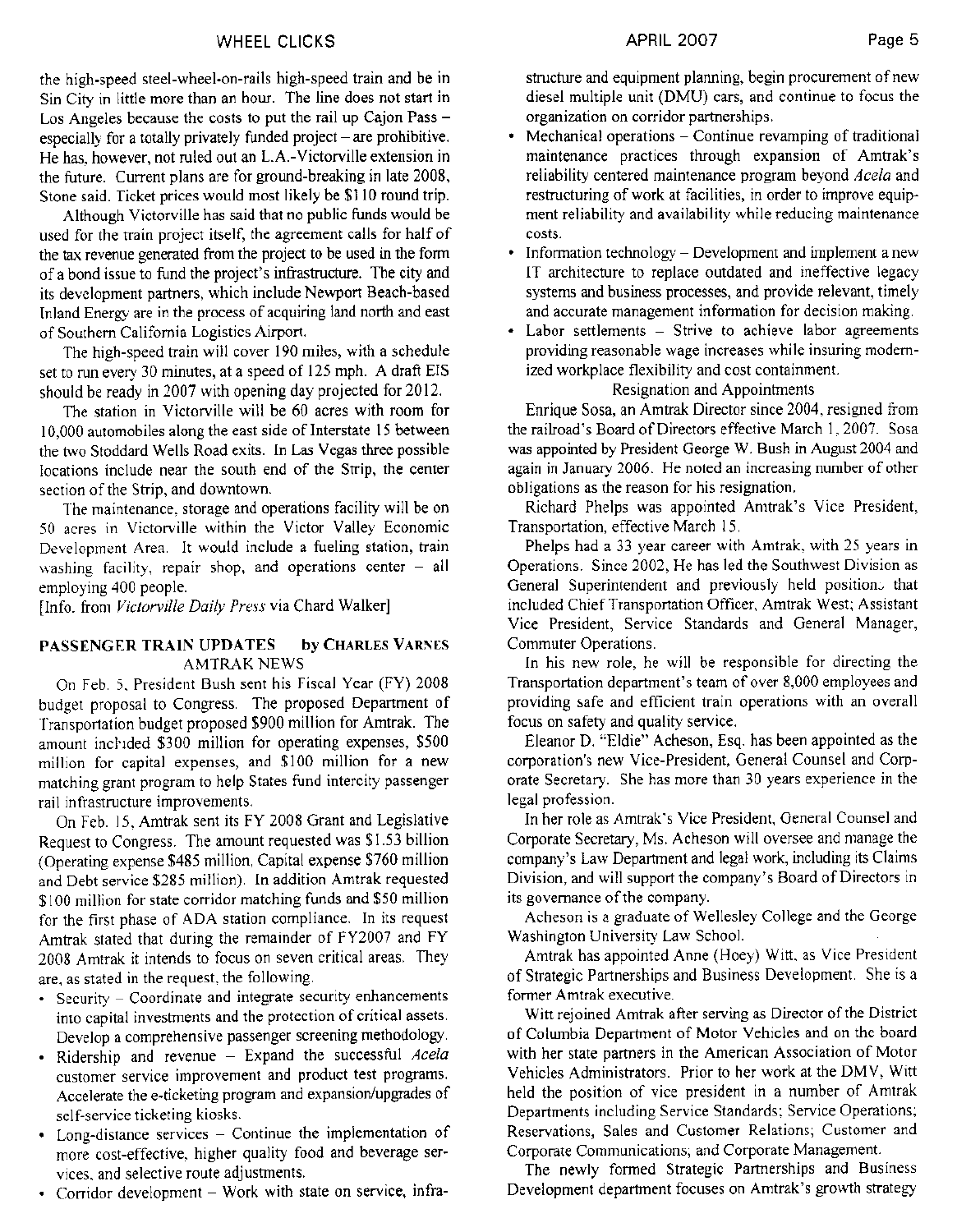and is charged with finding synergies and mutually beneficial expansion opportunities to increase ridership and revenue. The department will absorb the pre-existing Contract and Business Development: Corridor Project Planning; Real Estate Development: and Host Railroad Contract Administration groups.

Assistant Vice Presidents reporting to Witt include Gil Mallery, spearheading client-focused approaches for developing and delivering state-supported services; Paul Nissenbaum, providing national leadership on corridor expansion; Paul Vilter, enhancing freight railroad partnerships; and Bruce Looloian, maximizing Amtrak's real estate potential.

Witt received her master's degree in city planning from Harvard University.

## **INTERCITY TRAINS** Empire Builder

DigEplayer onboard entertainment units became available for rent on board the *Empire Builder* on February 21. The unit can be rented aboard the train from the Lead Service Attendant (LSA) in the Lounge Car. Passengers can return the digEplayer to the LSA at the end of their trip, or send it back in a pre-addressed FedEx package for an additional charge.

#### **Texas Eagle**

Effective with the April 2 timetable change, Carlinville, Ill. will become a flag stop for the Texas Eagle.

## Heartland Flyer

To celebrate Oklahoma's centennial, Amtrak, the Oklahoma Department of Transportation and the Oklahoma Centennial Commission have joined to offer a free companion ticket for travel aboard the Heartland Flyer. The offer extends through Dec. 13. Each passenger purchasing a regular adult fare can bring a companion along for free. Up to two children ages 2-15 may accompany each adult at half the regular adult fare or travel as the companion. To obtain the free companion ticket refer to discount code H711. Blackout dates for the special fare are April 5-9, May 25-28, and Nov. 20-27, 2007. Other terms and conditions may apply.

Oklahoma celebrates its 100th anniversary of statehood on November 16, 2007.

## WEST COAST CORRIDORS Pacific Surfliner

During the four months ending January 30, nearly 819,000 passengers rode Pacific Surfliner Service trains on the San Diego-Los Angeles-San Luis Obispo/Paso Robles corridor, an increase of nearly 2 percent from the same period a year earlier. Ticket revenue is up by more than 11 percent and is in excess of \$14 million for the four months that begin the current Amtrak fiscal year.

## San Joaquin

During the four months ending January 30, more than 254,000 passengers rode Amtrak San Joaquin Service trains on San Francisco/Oakland-Sacramento-Bakersfield corridor, a decrease of 1 percent largely due to train cancellations due to a track improvement project on a segment owned by the BNSF Ry. Ticket revenue is up by nearly three percent and is in excess of \$1.7 million for the period.

The BNSF San Joaquin corridor track renewal project was mentioned in the last month's column. It included installing

77,150 wood ties, eight miles of new rail, 100 miles of track resurfacing, and four miles of undercutting. It required the use of three tie gangs, two rail gangs, the RM80 on-track undercutter, several specialized work gangs, and local workers. The project's cost was \$17.5 million.

## Capitol

During the four months ending January 30, more than 465,000 passengers rode Amtrak Capitol Corridor Service trains on the San Jose-San Francisco/Oakland-Sacramento-Auburn corridor, an increase of more than 11 percent from the same period a year earlier. Capitol Corridor ticket revenue is up by more than 18 percent and is in excess of \$5.7 million for the period.

#### Cascades

A second Amtrak Cascades train between Seattle and Vancouver, B.C. should be operating by summer 2008 The construction of a passing track on the BNSF New Westminster Subdivision north of the United States-Canadian border will permit the addition of the train. The project will be funded by the province of British Columbia, BNSF and Amtrak, with the Province providing approximately half of the funds. Tr. Nos. 513 and 516, which currently operate between Bellingham, Wash, and Portland would have their route extended north to Vancouver, B.C.

During the four months ending January 30, more than 200,000 passengers rode the ten daily trains, and one Monday-Saturday Amtrak Cascades trains, an increase on the Vancouver, B.C., Seattle, Portland corridor of nearly 5 percent from the same period a year earlier. Ticket revenue is up by nearly 18 percent and is in excess of \$5.9 million for the four months that begin the current Amtrak fiscal year

## MIDWEST CORRIDORS

# **Illinois Routes**

In figures for the four months ending January 30, 137,882 passengers rode on the ten trains on the Chicago-St. Louis corridor, an increase of 29 percent from the same period a year earlier, when there were six trains on the route. Ticket revenue is up by more than \$368,000 and is in excess of \$3.1 million for the first four months that begin the current Amtrak fiscal year.

The figure for the state-supported trains on this corridor during the period ending January 30 is 75,791, including 18,730 for January. That is an increase of almost 103 percent from January of 2006, when there was only one state-sponsored round-trip on the corridor

On the Chicago-Carbondale route, 81,285 passengers rode on the six trains, an increase of more than 35 percent from the same period a year earlier, when there were four trains on the route. Ticket revenue is up by more than \$456,000 and is in excess of \$2.4 million for the period.

The figure for only the state-supported trains on this route during the period ending January 30 is 68,347, including 15,996 for January. That is an increase of almost 69 percent from January of 2006, when there was only one state-sponsored round-trip on the route.

At the same time, 59,124 passengers rode on the eight trains between Chicago and Galesburg, including four of them also operating to and from Macomb and Quincy, an increase of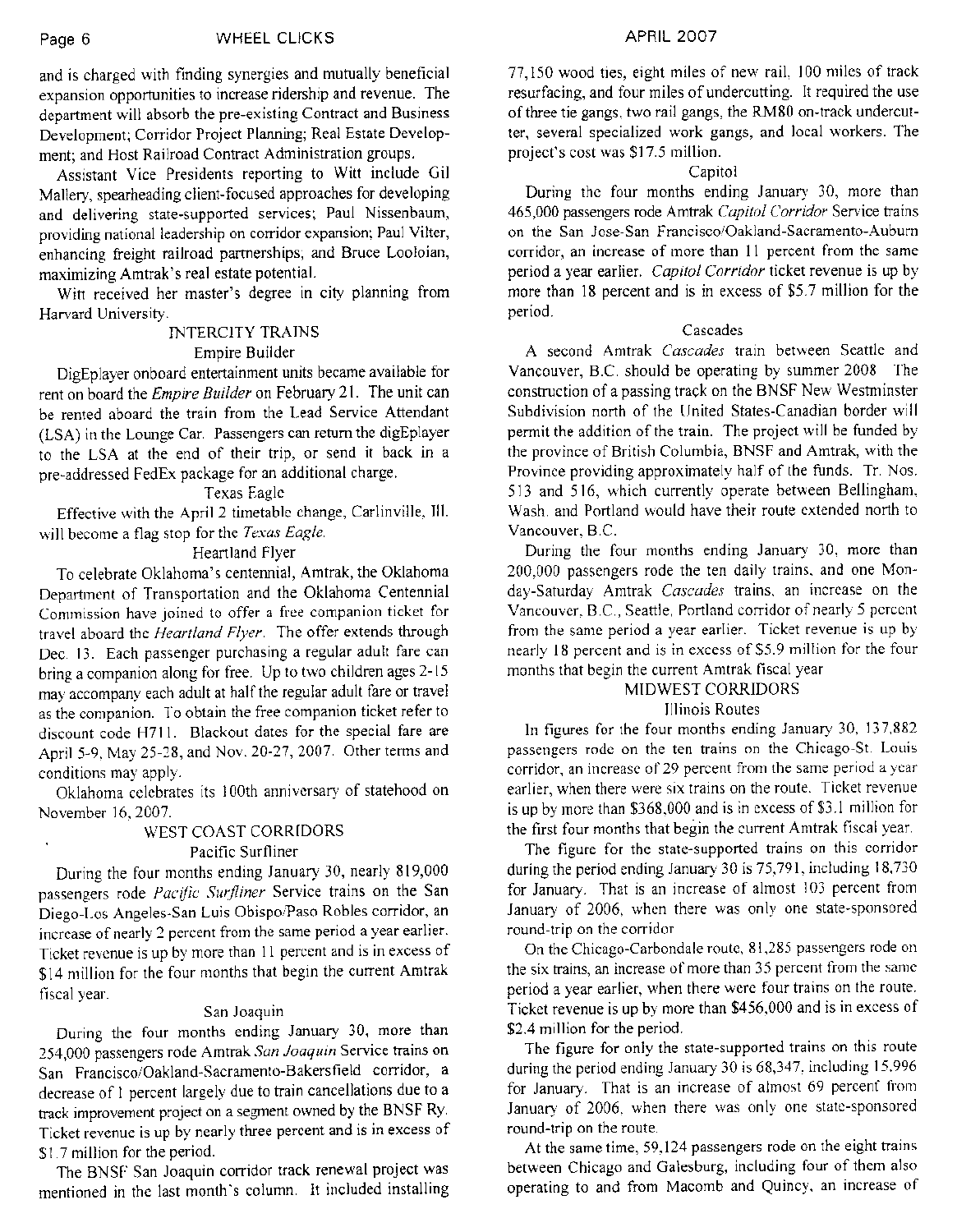almost 25 percent from the same period a year earlier, when there were six Chicago-Galesburg trains and two that also operated to and from Macomb and Quincy. Ticket revenue is up by more than \$180,000 and is in excess of \$1.3 million for the period.

The figure for only the state-supported trains on this route during the period ending January 30 is 49,976, including 11,126 for January. That is an increase of almost 45 percent from January of 2006, when there was only one state-sponsored round-trip on the route.

## NORTHEAST CORRIDOR

For the four months ending January 30, 1,020,031 passengers rode Amtrak Acela Express trains, an increase of nearly 20 percent from the same period a year earlier. Ticket revenue increased by nearly 22 percent and is in excess of \$127 million for the first four months that begin the current Amtrak fiscal vear.

## DEPOT DOINGS

SAN LUIS OBISPO, Calif. The depot was closed for about three hours on Feb. 24 while investigators examined a suspicious package. An employee reported hearing a humming sound coming from a cardboard box. The box was thought to be unclaimed baggage which arrived on an earlier train. The San Luis Obispo County Bomb Task Force opened the box with a robot device. It contained mostly women's clothing. An electric toothbrush in the box was the source of the humming sound. The closure delayed two trains, Pacific Surfliner. Tr. No. 775, which was held south of the station and a southbound Union Pacific freight.

## OTHER PASSENGER RAIL NEWS

Chevenne Frontier Days Train

The Denver Post Cheyenne Frontier Days Train is scheduled to operate on July 21, 2007. It is the special's fifteenth anniversary. It was originally operated by the Union Pacific Railroad, and now is sponsored by the Denver Post newspaper. The May 2006 Passenger Train Updates column contained a history of the train. Information about the trip was to be posted on the web at http://cfdtrain.com/.

[Info. from Ken Ruben, Ed Von Nordeck]

## UP LOS ANGELES BASIN TRACK PROJECTS COM-PLETED AHEAD OF SCHEDULE

Union Pacific Railroad completed its \$38 million track improvement projects on two of its main line tracks in the Los Angeles Basin on March 16, nearly seven days ahead of schedule. The track improvements were made to rail lines through Industry, Mira Loma, Pedley, Diamond Bar, Hacienda Heights, Montebello, Commerce, Hobart, El Monte, Bassett and La Puente.

A toll-free telephone number, (800) 269-2059, was established during this year's project to provide motorists with information in both English and Spanish, regarding when crossings were closed temporarily to renew crossing surfaces. Plans are to keep the toll-free number accessible to residents in the Los Angeles Basin during future major Union Pacific improvement projects that may impact motorists.

Crews installed more than 93,000 concrete ties; spread

110,000 tons of rock ballast to ensure a stable roadbed; replaced the surfaces at 18 road crossings; replaced 33 turnouts; replaced 36 miles of straight rail and replaced 1,800 feet of rail in various curves on the lines.

The installation of concrete ties will enhance track strength to better handle the nation's growing demand for rail shipments. Also, concrete tics last longer than traditional wooden ties reducing the time needed for future track maintenance. [Info from uprr.com/newsinfo via Charles Varnes]

| <b>URBAN RAIL TRANSIT</b> | <b>by DICK FINLEY</b> |
|---------------------------|-----------------------|
| LOS ANGELES METRO RAIL    |                       |
| <b>RIDERSHIP</b>          |                       |

| January 2007             |                     |        | Red Line Blue Line Green Line Gold Line |         |  |
|--------------------------|---------------------|--------|-----------------------------------------|---------|--|
| Weekday Ave.             | 119,324             | 71.392 | 34,182                                  | 17,638  |  |
| Saturday Ave.            | 79.152              | 51,186 | 20,252                                  | 12,232  |  |
| Sunday Ave.              | 68.830              | 40,360 | 15,233                                  | 10,138  |  |
| Monthly Total            | 3,285,893 1,977,171 |        | 909.174                                 | 487,650 |  |
| <b>METRO RAIL RIDERS</b> |                     |        |                                         |         |  |

The subway line between Union Station and Wilshire/Western is now being designated as the Metro Purple Line, and is being shown in purple on maps. Rail service is unaffected by the designation and will continue to operate as scheduled.

# PUBLIC TRANSIT RIDERSHIP

Public transportation ridership nationwide increased by nearly 3 percent in the first nine months of 2006, as Americans took 7.8 billion trips on public transit. Light rail had the highest percentage of growth among all modes of transportation with an increase of 5.4 percent.

In Los Angeles, ridership on the Blue Line increased 7.5 percent in the first nine months of 2006 over ridership during the same period of 2005. Green Line ridership grew by 12.6 percent, while ridership on the Gold Line shrank by 2.3 percent.

Heavy rail ridership on subways nationwide increased in the first nine months of 2006 by 2.8 percent.

# 2550 LIGHT RAIL CAR

[Wheel Clicks for Nov. 2006 has a photograph of the 2550 car]

The 2550 light rail vehicle (LRV) will soon debut on the Gold Line, but unlike earlier LRVs, it can operate on the Blue, Gold, Green, and Gold Line Eastside Extension. This is possible because the 2550's electronics can adapt to the signaling systems of each line. The 2550 prototype vehicle was flown to Los Angeles in June 2005, while the first three "production cars" were received from the manufacturer, Ansaldobreda of Naples, Italy, recently. Two more cars, each costing \$2.9 million, were expected to arrive last February.

Los Angeles County Metropolitan Transportation Authority (Metro) has ordered 50 of the 90-foot-long vehicles, each weighing 5.4 tons. The 2550 vehicle has a top speed of 65 mph. and seats 76, including space for four wheelchairs. Enhanced security features include six video surveillance cameras and two silent alarms.

The last of the 50 cars from the current order will reach Rail Operations in 2008. The 2550 contract includes two 50-car options for the procurement of additional rail cars.

# **RED LINE**

At the Metro Board meeting on Feb. 21, the Board approved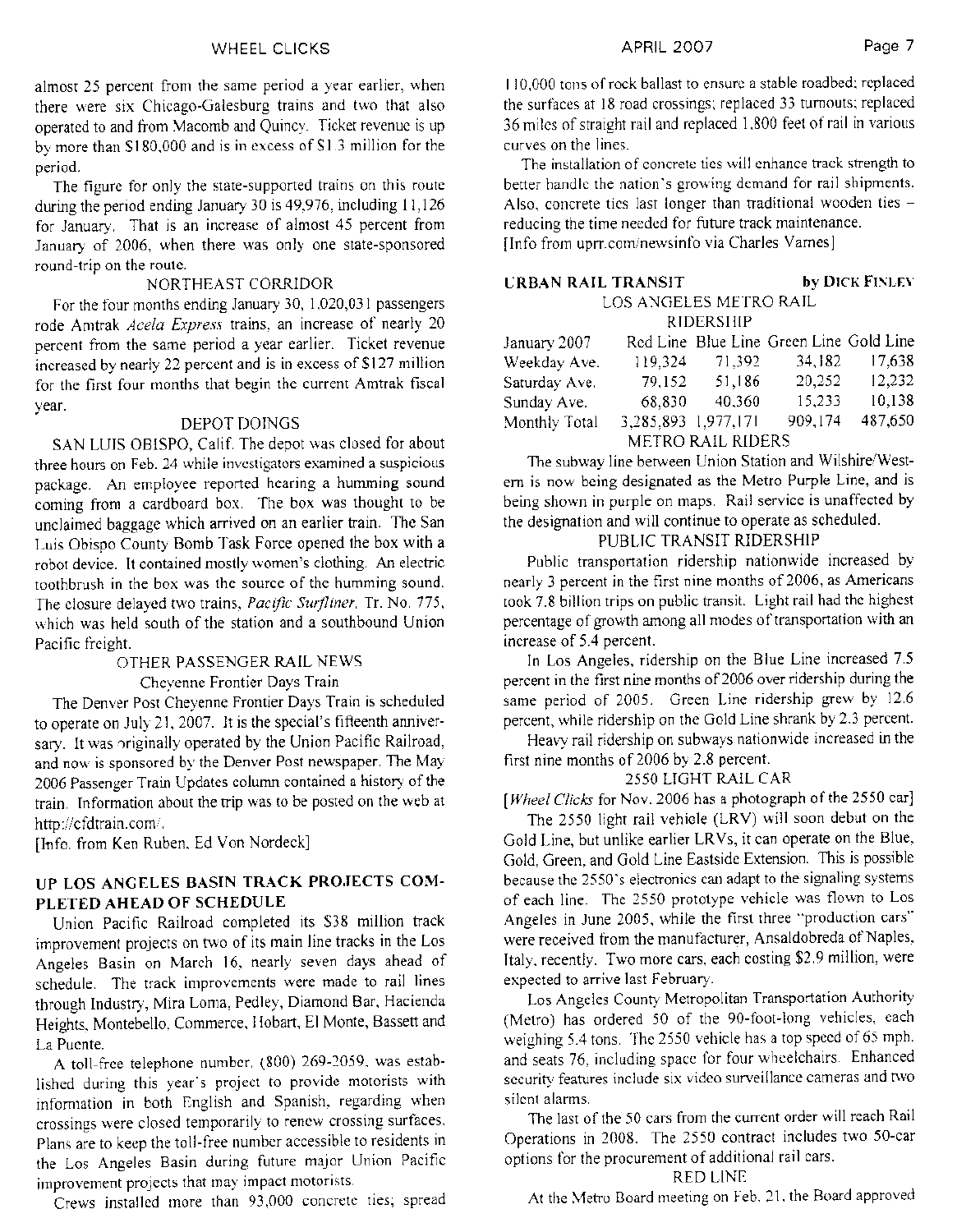a joint development agreement with Vermont/Santa Monica, LLC, for the purpose of leasing approximately 1.1 acres of Metro owned property. Located at the Vermont/Santa Monica Red Line station, it is for development, in conjunction with adjacent property owned by the Developer, of a mixed-use residential/retail project.

The proposed development will be constructed on the combined area, which totals 1.5 acres. The Development will include between 140 and 200 for-rent residential units and between 16,000 and 24,000 square feet of retail space. The Development's site configuration locates the retail space in a single story adjacent to the Metro Red Line station portal, and locates the residential units in five additional stories above the retail structure. Auto parking is on a single story underground and on the surface.

## LOS ANGELES MARATHON

The 22nd Annual Los Angeles Marathon was held on March 4, 2007. In 2006, 212 intersections were closed for the 26.2mile marathon, but a new route this year will result in 320 intersection closures. Metro buses were rerouted from 4 a.m. to 6 p.m.

The MTA was to add more cars to its Red Line subway, which had stops near the marathon's start and finish lines. Metro typically runs nine four-car trains on the Red Line. On the day of the marathon, 14 six-car trains were to run at five minute headways, carrying a maximum of 7,500 people an hour.

## **GOLD LINE**

Small pieces of concrete have fallen from beneath the Chinatown Station over the past  $1\frac{1}{2}$  years. While no one has been hit by the rubble, transit officials acknowledge the potential danger to pedestrians near the elevated station.

Metro recently agreed to make repairs, but doesn't know what went wrong. "Until we know what the cause is, we can't really come up with a fix," said Rick Thorpe, Metro's chief capital management officer. Repairs could cost as little as \$50,000, a small fraction of the railway's \$450 million price tag.

Black webbing has been hung under the viaduct to catch falling debris, and birds are using the webbing for nests.

## SANTA FE STATION HISTORIC BENCHES

The 1935 Santa Fe Pasadena Depot, which was cut into pieces in 2001, stored across Raymond Ave. in Central Park, and reassembled near its original location beside the Gold Line tracks, is set to open in May as La Orange Restaurant, a centerpiece of the new \$40 million, 347-unit transit village. Since the old station closed, the huge modernistic oak benches - two singles and two back-to-backs, each seating six people - were brought back to the Del Mar Gold Line Station on Feb. 28.

It's not quite clear where the benches will end up since plans to include them in the restaurant have been put on hold, said Matthew Winsryg, assistant vice president for developer Archstone Smith. "A lot of items [from the depot] were not used, and we're keeping everything where it is until we can figure out a use for them."

"Amtrak first moved them out to Fullerton, where they have a beautiful historical station museum," said Sue Mossman, executive director of Pasadena Heritage. Just having the benches back in home territory is something of a victory,

Mossman said. Pasadena Heritage paid to have the benches shipped back to Pasadena and the quest to find storage began as the depot went through its own changes.

Maybe the Gold Line doesn't have the same glamour as in the heyday of cross-country train travel, but the depot and all its original fittings provide a link with the past, Winsryg said. "It's a great historical artifact," he said. "It lends a lot of authenticity to the plaza  $-$  its unique."

[Gold Line info. from Pasadena Star-News]

#### **SAN DIEGO**

These service statistics are for Metropolitan Transit System (MTS) Rail during October through December 2006. Ridership: Oct.: 3,279,670; Nov.: 2,844,827; and Dec.: 2,618,210. On-time performance:

Oct.: 94.5%; Nov.: 94.8%; and Dec.: 96.1%.

Mean distance between failures in miles:

Oct.: 38,343; Nov.: 33,485; and Dec.: 28,361.

Collision Accidents per 100,000 miles:

Oct.: 0.3; Nov.: 0.2; and Dec.: -.

## MTS EXPLOSIVES-DETECTING DOGS

The MTS has three explosives-detecting dog teams, financed by the Transportation Security Administration. The funding is \$120,000 annually for five years. It is part of a \$2 million-peryear national program to improve mass-transit security for the MTS and twelve other transit organizations. Elsewhere in California, dog teams have been deployed on the Metrolink transit system and BART for the San Francisco Bay area.

The three dog-and-handler teams have been patrolling the MTS since September. They ride trolleys and buses, and snoop around bags and packages, jackets, parking lots, waste receptacles and other possible hiding places for a bomb. "Out ultimate goal is to prevent the introduction of an explosive device into any of our transportation systems, whether its aviation or mass transit, and keep the traveling public as safe as they expect to be," said David Kootny, director of the National Explosives Detection Canine Team Program.

#### **GROSSMONT TRANSIT CENTER**

A groundbreaking in December was held for the Grossmont Transit Center off Fletcher Parkway. The massive asphalt parking lot, as big as six football fields, is being transformed into a mid-rise apartment complex with structured parking for residents and commuters. La Mesa will benefit from the addition of 527 high-end apartments with 80 of the units going at below market rates. The MTS will benefit from a pool of potential riders and a leasing deal that will bring in \$600 million over 99 years.

The apartments will open in two phases, Dec. 2007 and Dec. 2008. The complex will feature a clubhouse, swimming pools and ground floor retail.

People-oriented developments along transit lines are coming to San Diego County. North County Transit District is studying proposals for projects in Carlsbad, downtown Oceanside and Escondido, and is moving forward with projects in Solana Breach and northeast Oceanside. Other future MTS projects include system-owned parcels near transit lines in El Cajon, Grantville (East Mission Valley), Chula Vista and San Ysidro. PORTLAND, OREGON

The North Clackamas Parks & Recreation District and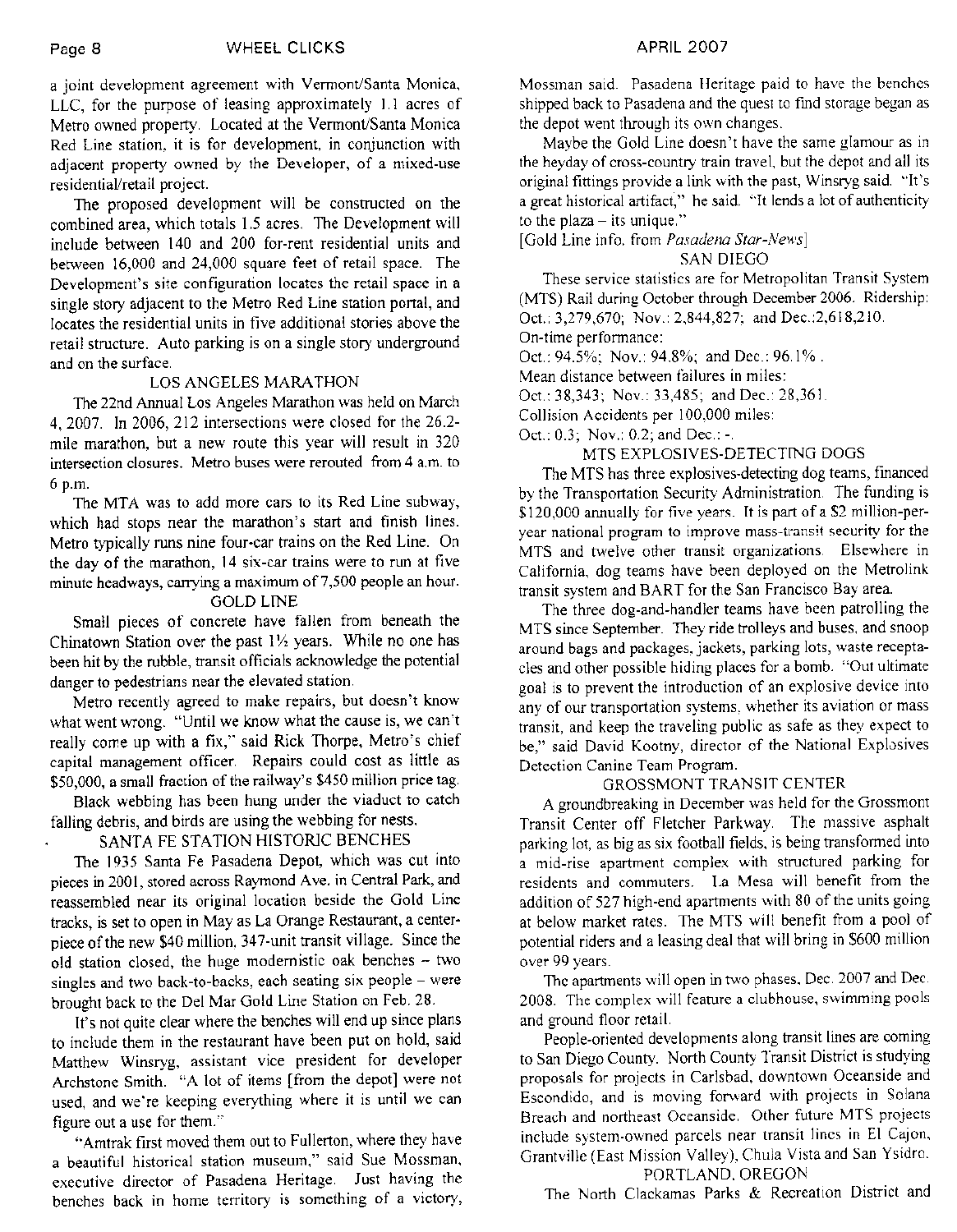#### **WHEEL CLICKS**

Clackamas County are designing and building a 6.6-mile Trolley Trail, which is a bicycle and pedestrian trail linking neighborhoods from Milwaukie to Gladstone. It generally follows the historic interurban line that ran between downtown Portland and Oregon City. Construction of the Trolley Trail is expected to begin the summer of 2008.

More than 10,000 people rode the new aerial tram shuttling people between the South Waterfront to Oregon Health & Science University on Jan. 27-28, with no reported problems.

Metro had a public meeting about the environmental assessment phase of the Portland Streetcar Loop on Jan. 29. The project will extend the existing streetcar line from downtown Portland to the east side, crossing the Broadway Bridge and running along Grand Ave. and Martin Luther King Jr. Blvd. [Info. from The Oregonian via Caroline Hobson]

## FILLMORE & WESTERN RAILWAY TURNTABLE

An 80-ton piece of rotating railway was dropped into place in downtown Fillmore on Feb. 7. When the turntable begins operating, probably near the end of March, it will allow Fillmore & Western to turn locomotives around at its railyard. Without the turntable, trains must go all the way to Ventura to turn around on a wye at Union Pacific's Montalvo Yard.

Once the railway-finishes laying tracks to connect the turntable to the main tracks, locomotives will run onto the turntable, be turned 180 degrees, then roll off facing the opposite direction.

Fillmore & Western President Dave Wilkinson said the company bought the century-old turntable in 1996 from the Canadian National Railway. The turntable represents the first phase of a Railroad Interpretive Center project that also will include a roundhouse to display trains.

[Info. from the Ventura County Star via Ken Ruben]

#### [EMPRESS from Page 1]

SeaBus (ferry) Burrard Beaver. Returning to the historic CP station, I then boarded the last West Coast Express train of the day for the run to Mission. My conductor friend had my seat reserved in the rear cab with an open window. The ride included the scenic run along the Burrard Inlet before the sun set for the day.

[Photo #3 & #4] Friday the 13th proved to be a lucky day as I joined friends from Port Coquitlam for a chase of the 2816 steam special in the Fraser River Canyon under clear skies. GW Ltd. Tours from the United Kingdom had chartered the train for a round-trip from Calgary to Vancouver. I would later ride the special for the return run [Photo #5].

Canadian Pacific 2816, a 4-6-4 named the Empress by the railway, was built in 1930 by the Montreal Locomotive Works. As with Union Pacific 844 and 3985, the engine had been converted from a coal burner to an oil burner. At no time was a diesel helper used. CP 2816 pulled auxiliary tender 35508, tool car 29114 power/steam generator unit 96, club car 101 Dominion, coach 102 Ernest "Smoky" Smith VC (both cars ex-CN), sleeper 110 H.B. Bowen (ex-CN Enfield) and PRPX ex-Norfolk Southern business car Lamberts Point. As the special was running off-the-advertised, we only had a few photos in the sun

#### APRIL 2007

since the train was in the canyon's shadows from the service point of North Bend westward. Still, it was a wonderful sight watching 2816 as we chased her, and also drove ahead to countless locations such as Cisco and the Yale Tunnels. We followed 2816 to Mission where we broke off the chase, so I could return to Vancouver for a night at the Sandman Inn.

Saturday and Sunday were spent on Vancouver Island. I joined the Trains Unlimited Tours group for the sailing through Active Pass on the Spirit of B.C. ferry followed by a visit to always spectacular Butchart Gardens. Sunday was spent riding the Budd car (RDC) - otherwise known as Via Rail Canada's Malahat Dayliner - north to Courtney with a return to Nanaimo [Photo #6 & #7]. Return to the mainland was in rainy weather on board the Queen of Coquitlam. For Sunday night I was back at the Fairmont Waterfront in Vancouver.

Monday morning buses brought our group to the boarding location in the Port Coquitlam yard. Although no photo run-bys were staged, we were allowed to detrain during the service stop at North Bend. Our arrival into Kamloops was delayed as a broken rail was discovered ahead of us along the south shore of Kamloops Lake. A CP crew was dispatched to fix the problem so we steamed into town at 6:30 p.m. By 6:45 p.m. we departed again. This time on the Spirit of Kamloops train from the CN Station, now The Keg restaurant. CN 2141 is a 2-8-0 built in 1912 by the Canadian Locomotive Co. in Kingston, Ontario. She put on a fine show, pulling two ex-CN coaches, two openair cars and an ex-BC Rail caboose. For a historic touch, Billy Miner robbed the train, as he did 100 years ago. After the run. we all had a good look at the engine under starry skies before we headed to dinner and our hotel downtown.

Tuesday morning featured photo run-bys at Sicamous and Revelstoke, where we all toured the museum with its fine collection of equipment and memorabilia. From this day throughout our trip until Calgary a helicopter would often follow us, filming 2816 in Imax for a movie to be released in theaters next year [Photo #8]. Tuesday night's stay was in Golden, with buses transporting us up the hill to our hotel overlooking the railway yard (and 2816).

Wednesday through Friday featured running on freight-only trackage along Columbia Lake, through the Crowsnest Pass and over the massive Lethbridge Trestle. At 53,257 ft. in length and 315 feet tall, it is the largest bridge in North America. Photo run-bys were staged at Wasa [Photo #9], Fernie and Lethbridge. At Cranbrook our group enjoyed an excellent buffet dinner, accompanied by musical entertainment in the Royal Alexandra Hall of the Canadian Museum of Rail Travel. Many of the CP heavyweight cars here have been beautifully restored to reveal varnished wood, plush upholstery and stained glass windows. The Hall was formerly part of the Royal Alexandra Hotel in Winnipeg, since demolished. Thankfully, the elegant dining room has been preserved at the Museum.

Our steam excursion concluded in Calgary after playing tag with the C-Train light rail line 201. We saw the Royal Canadian Pacific equipment at the CP Pavillion, reminding all that more rail adventures still await the tourist and railfan north of the Border.